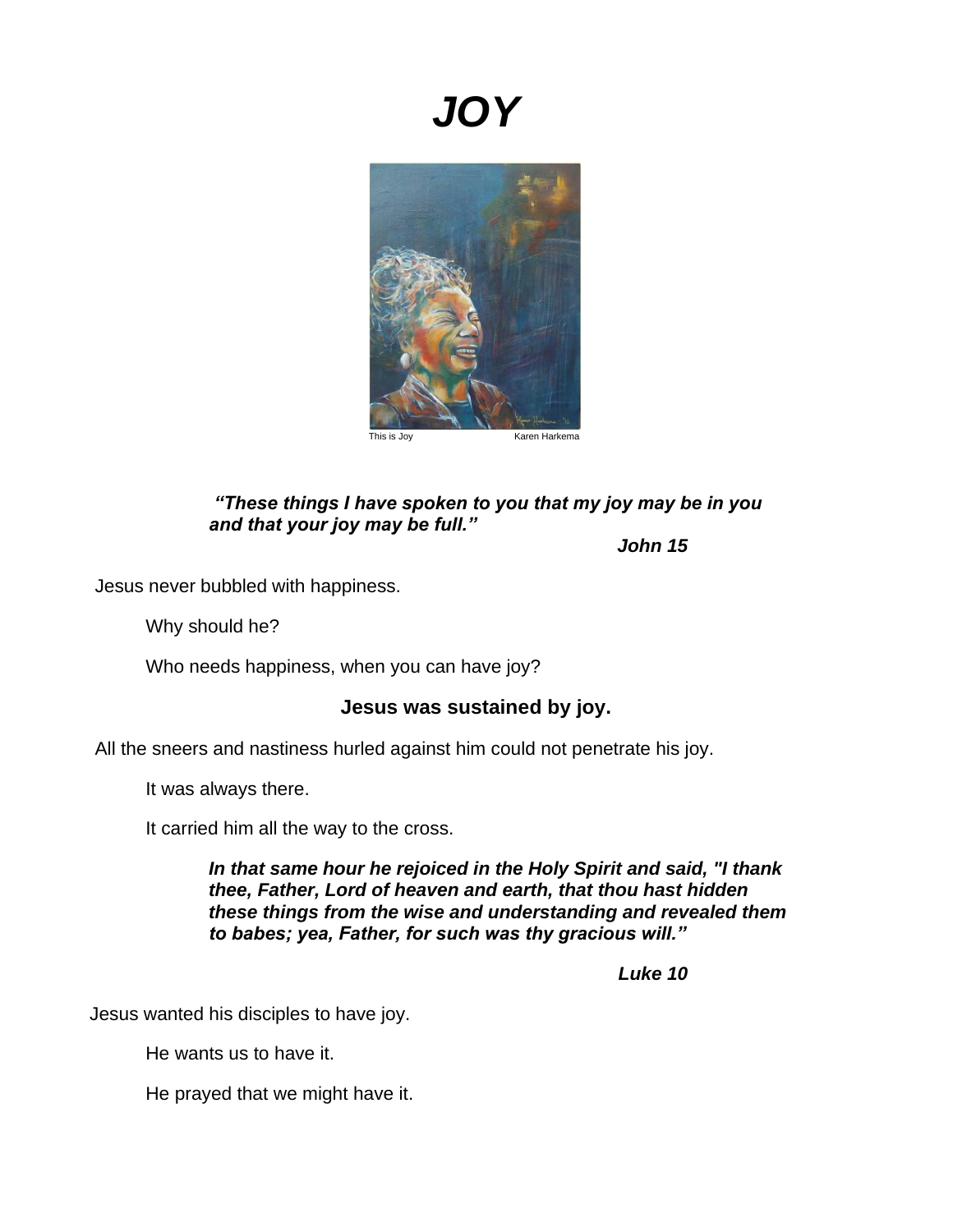*"But now I am coming to thee; and these things I speak in the world, that they may have my joy fulfilled in themselves."*

 *John 17*

### **So what is joy?**

Joy comes from the world beyond.

Joy is a flame which no earthly wind can extinguish.

It warms the heart, when the world around us turns to ice.

It connects us with the heart of God.

It enables us to love our neighbor, our enemy, our persecutor.

The joy of the Lord is our strength.

His joy is our final guide through the door of death.

Joy knows that the Father has everything under control.

It gives thanks that God is on the throne.

It knows Jesus as its Lord and Friend.

It guards us in the Spirit, waking and sleeping.

# *Joy in the shadow of sorrow*



Glory wrapped his Arms Around Her Karen Harkema

## *"Blessed are those who mourn, for they shall be comforted."*

In this world of sadness and suffering, how can we not mourn?